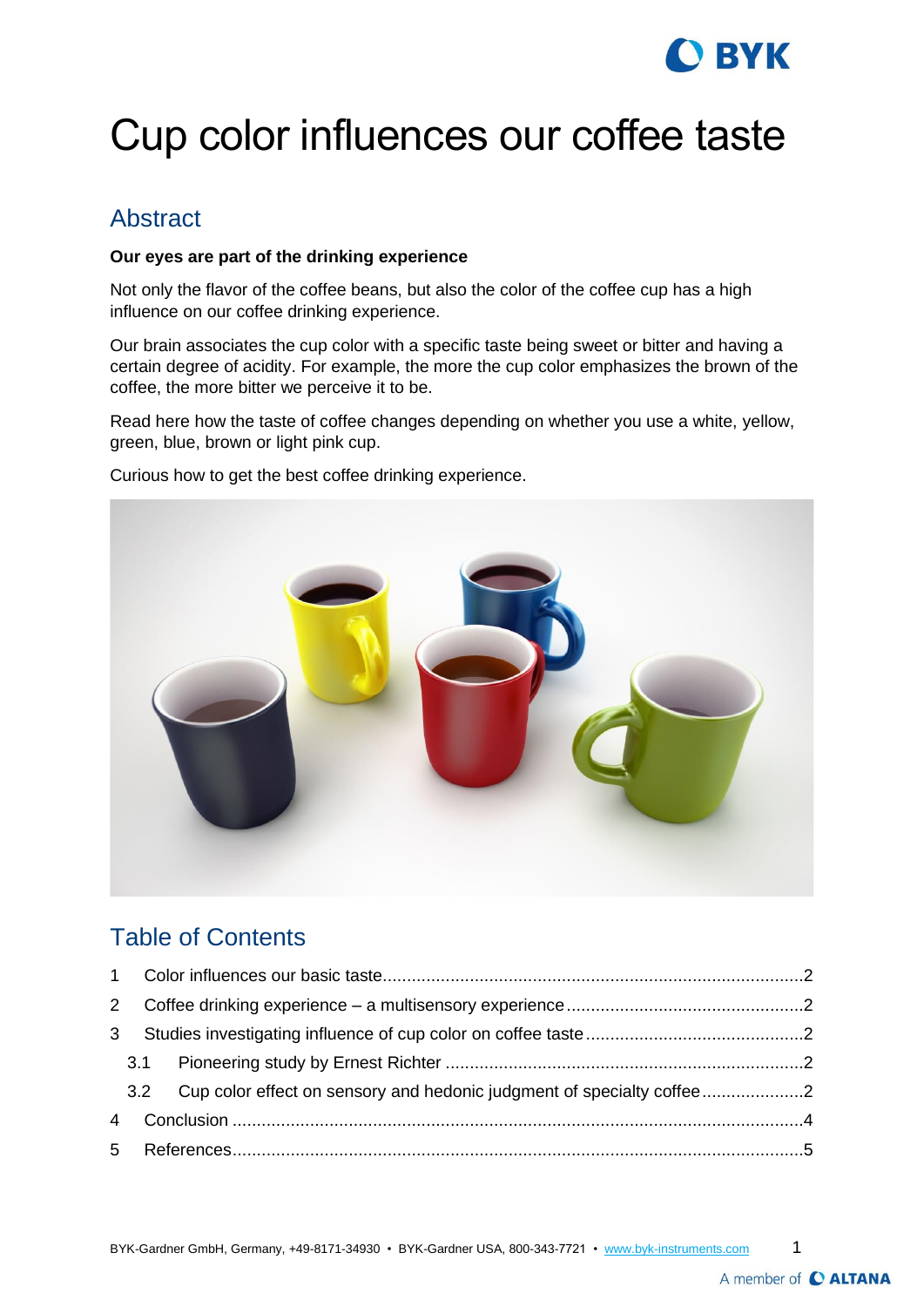

## <span id="page-1-0"></span>1 Color influences our basic taste

Research studies conducted over the last 60 years in different countries showed a remarkable degree of consistency when people are asked to match colors and basic tastes. The physical properties of the serving cup are strongly tied to the experience of flavor of the beverages being consumed from them. Moreover, the color has an effect on our temperature sensation of the warmth for coffee [1], the perceived level of carbonation of water samples [2], the perceived intensity of certain flavors and simply the basic tastes in beverages.

Louis Cheskin, a scientific researcher, clinical psychologist and important marketing innovator, observed that people's perceptions of products and services were directly related to aesthetic design and named this relationship "sensation transference". Colors have symbolic meanings: "We associate red with festivity, blue with distinction, purple with dignity, green with nature, yellow with sunshine. Pink is generally associated with health... White is a symbol of purity. Black expresses evil." An early research study conducted in the 60s reported that consumers rated the lemon / lime flavor in 7-Up as more intense when the beverage was tasted from a can that was 15% more yellow in color than normal [3]

#### <span id="page-1-1"></span>2 Coffee drinking experience – a multisensory experience

Coffee is one of the most commonly consumed beverages worldwide. A variety of coffee beans with different flavors depending on their origin and weather conditions, roasting process, grinding degree or brewing methods are available. New marketing trends promote specialty coffees having high quality with a distinct flavor and can be experienced best in brand specific coffee shops. Therefore, it is important to understand the relevant factors that might enhance the multisensory experience in the coffee shop. One factor that must be considered when trying to create a truly engaging multisensory atmosphere for specialty coffee consumption is the vessel in which the coffee is served [4].

## <span id="page-1-2"></span>3 Studies investigating influence of cup color on coffee taste

#### <span id="page-1-3"></span>3.1 Pioneering study by Ernest Richter

Already in 1964 Ernest Richter, known as the "father of motivational research", conducted a pioneering study showing that the color of the coffee cup has a high influence on how we taste coffee. Participants were asked to describe the taste of coffee served in four differently colored (brown, red, blue, or yellow) cups:

- 73% reported that the coffee served from the brown container was 'too strong'
- 84% of the females suggested the coffee in the red pot was rich and full-bodied
- The aroma of the coffee from the blue jar was rated as having a milder aroma
- Coffee from the yellow container seemed to have come from a weaker blend

In fact, the coffee in all four mugs was the same. [5]

#### <span id="page-1-4"></span>3.2 Cup color effect on sensory and hedonic judgment of specialty coffee

The most recent research study conducted by Fabiana M. Carvalho and Charles Spence in 2019 was designed to investigate the effect of the color of the cup on sensory and hedonic judgments of specialty coffee by consumers [6].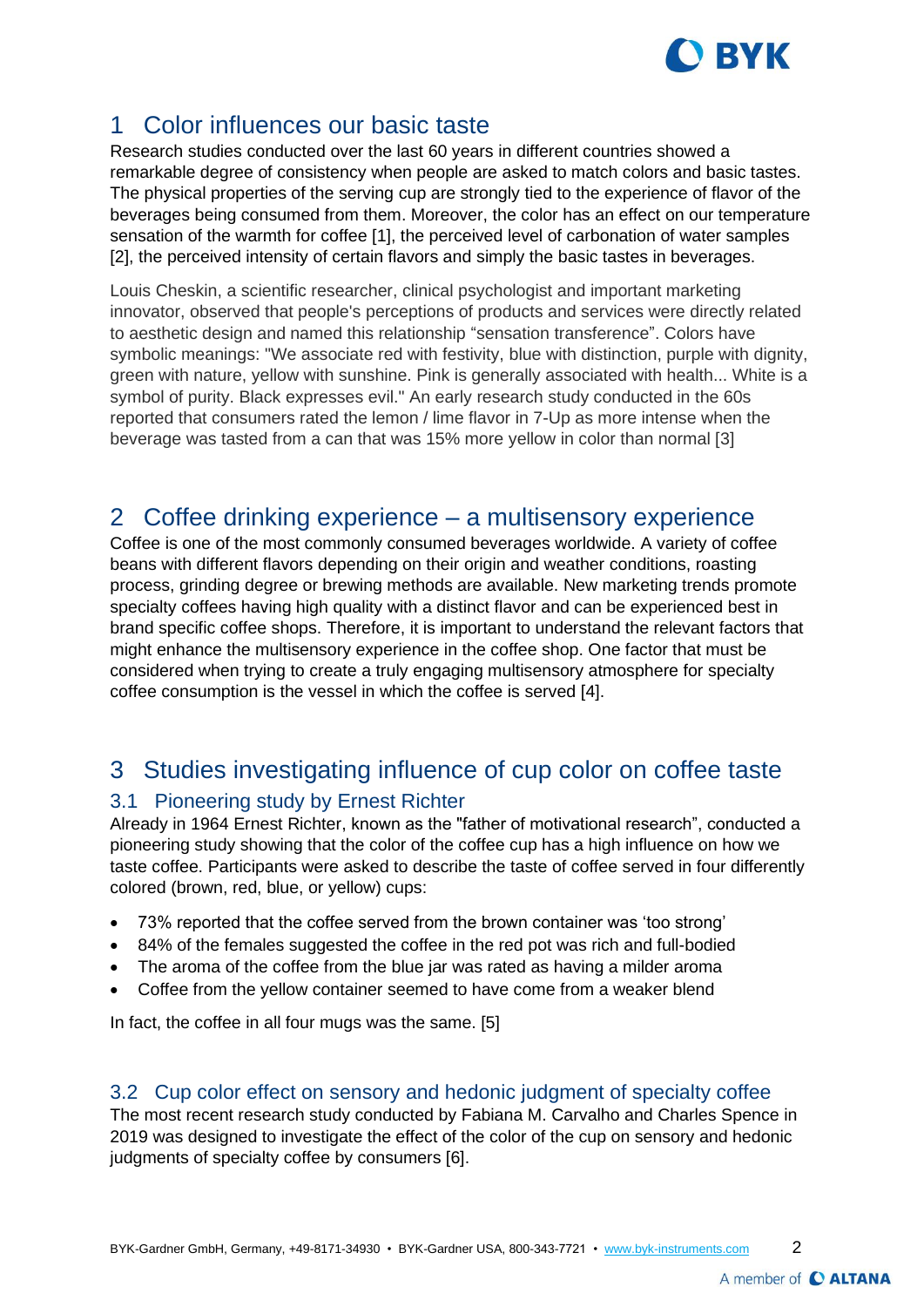

A total of 457 participants took part in one of three experiments. In all three experiments single origin Arabica coffees were used. In experiments 1 and 2, only one type of coffee was served to all participants, while in experiment 3, two different coffees were served. In experiment 1 / 2 a single shot of espresso was served and in experiment 3 a filter (pour-over) coffee was used. In addition, the cup size, form as well as colors differed between experiment 1 / 2 and experiment 3 (see figure 1).

In experiment 1 and 2 the cups were white on the inside to keep the visual contrast between the coffee and the inside wall constant and on the outside, the cups could either be white or light pink (Figure 1 – A). In experiment 3, four colored cups (white, light pink, light green, or light yellow) with white on the inside were used. Each participant evaluated four samples (cup color  $+$  coffee type) in one of the four possible sequences depicted above  $(1-4)$  – see figure 2.

|                               | <b>Experiment 1</b>                    | <b>Experiment 2</b>                    | <b>Experiment 3</b>                             |                                                 |  |
|-------------------------------|----------------------------------------|----------------------------------------|-------------------------------------------------|-------------------------------------------------|--|
|                               |                                        |                                        |                                                 |                                                 |  |
| <b>Participants</b>           | 82                                     | 92                                     | 272                                             |                                                 |  |
| Female                        | 31                                     | 40                                     | 142                                             |                                                 |  |
| Age                           | $22 - 61$                              | $20 - 60$                              |                                                 | 19-61                                           |  |
| Coffee origin - country       | <b>Brazil</b>                          | <b>Brazil</b>                          | <b>Brazil</b>                                   | Kenya                                           |  |
| Coffee origin - region        | Cerrado Mineiro                        | Sul de Minas region                    | Mogiana region                                  | Nyeri region                                    |  |
| <b>Altitude</b>               | 1000m                                  | 1250 m                                 | 1300 m                                          | 1600 - 1700 m                                   |  |
| <b>Overall score</b>          | 86.5                                   | 86                                     | 88                                              |                                                 |  |
| <b>Sweetness</b>              | high sweetness                         | high sweetness                         | high sweetness                                  | low-to-medium sweetness                         |  |
| <b>Acidity</b>                | low-to-medium acidity                  | low-to-medium acidity                  | low acidity                                     | high acidity                                    |  |
| <b>Overall Aroma / Flavor</b> | red berries and chocolate.             | citrus fruit and molasses              | butter toffee and prunes                        | floral notes, tangerine and blackcurrant        |  |
| <b>Serving size</b>           | single shot of espresso coffee (30 mL) | single shot of espresso coffee (30 mL) | filter (pour-over) coffee                       | filter (pour-over) coffee                       |  |
| Color of inside cup           | white                                  | white                                  | white                                           | white                                           |  |
| Color of outside cup          | white / light pink                     | white / light pink                     | white, light pink, light green, or light yellow | white, light pink, light green, or light yellow |  |

Fig. 1: Experiment conditions used in Experiment 1-3



Fig. 2: Procedure of Experiment 3

The participants were instructed to first rate, only by looking at the cup of coffee, its expected sweetness and acidity using rating scales. After having tasted the coffee, they were asked to repeat the same ratings as well as judging how much they liked it.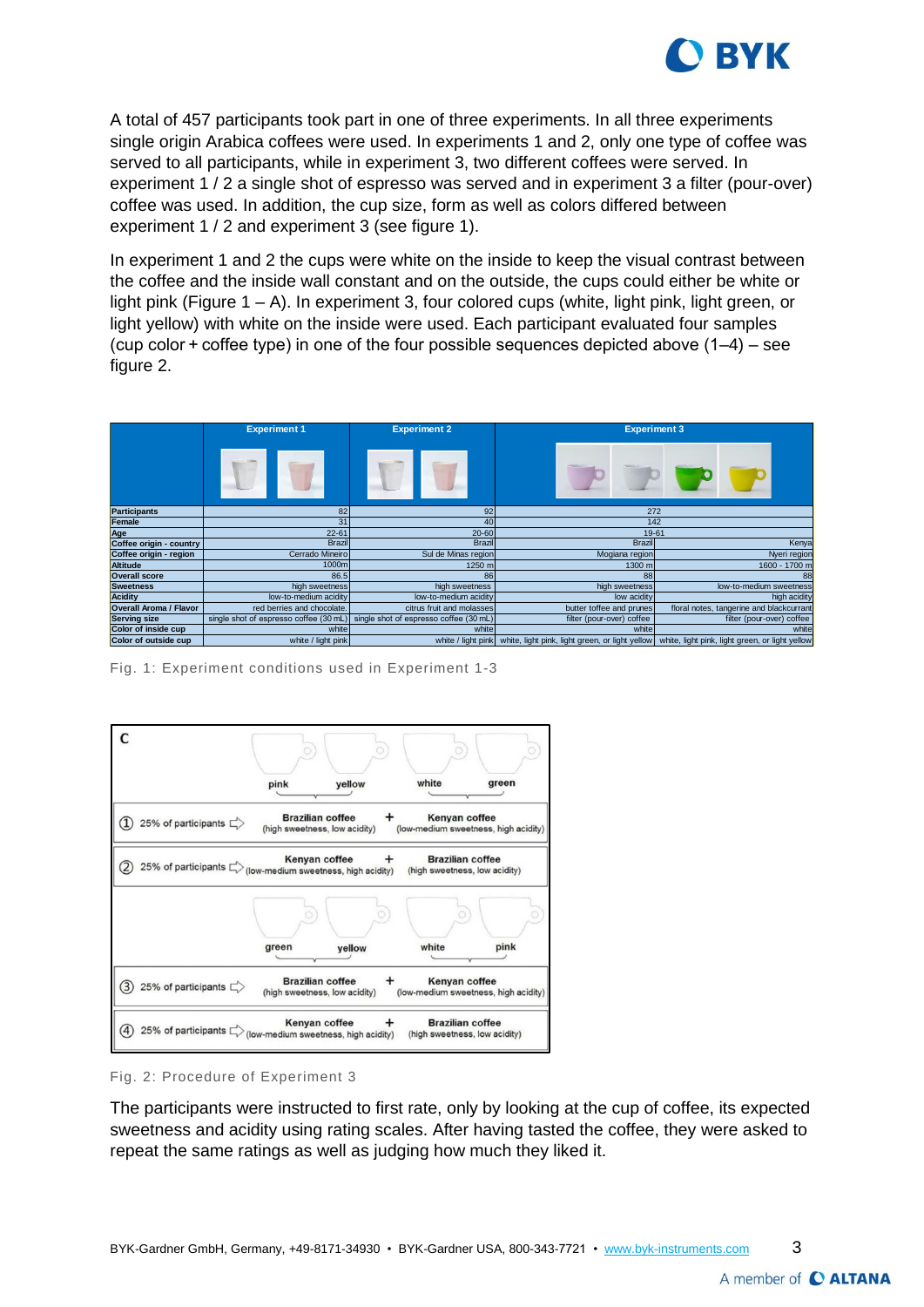

For all three experiments the expected and post-tasting ratings were analyzed with a [multivariate analysis of variance](https://www.sciencedirect.com/topics/food-science/multivariate-analysis-of-variance) (MANOVA) on the dependent variables 'sweetness', 'acidity', and 'liking', with the color of the cup as a between-participants factor.

In Experiment 1 and 2 the results of pre- and post-tasting were quite similar: The coffee served in the pink cup was experienced sweeter and to be less acidic than the coffee served from the white cup. In Experiment 2 the pre-tasting did not expect a significant color influence on sweetness.



Experiment 3 revealed that the expected acidity of the coffee differed significantly between the four colored cups, being green > yellow > white > pink. As for sweetness, there were significant differences amongst the four colored cups being tested, being pink > yellow > white = green. In general, the coffee served in the pink cup was expected to taste sweeter and less acidic than any of the other colors whereas the coffee from the green cup was expected to be more acidic than any of the other colors.

#### <span id="page-3-0"></span>4 Conclusion

These results revealed that the cup has a significant influence on pre- and post-tasting ratings. Liking ratings significantly decreased in incongruent pairing conditions – which also increased the unexpected acidity of the Kenyan coffee when tasted from the pink cup. The color of the cup significantly impacts sensory and hedonic judgements of specialty coffee. It clearly shows that the cup is a key factor of the multisensory coffee drinking experience. Thus, specialty coffee companies should focus not only on the sensory characteristics of the [coffee beverage,](https://www.sciencedirect.com/topics/food-science/coffee-beverage) but also the [sensory properties](https://www.sciencedirect.com/topics/food-science/sensory-properties) of the cup to enhance the experience of the consumer.